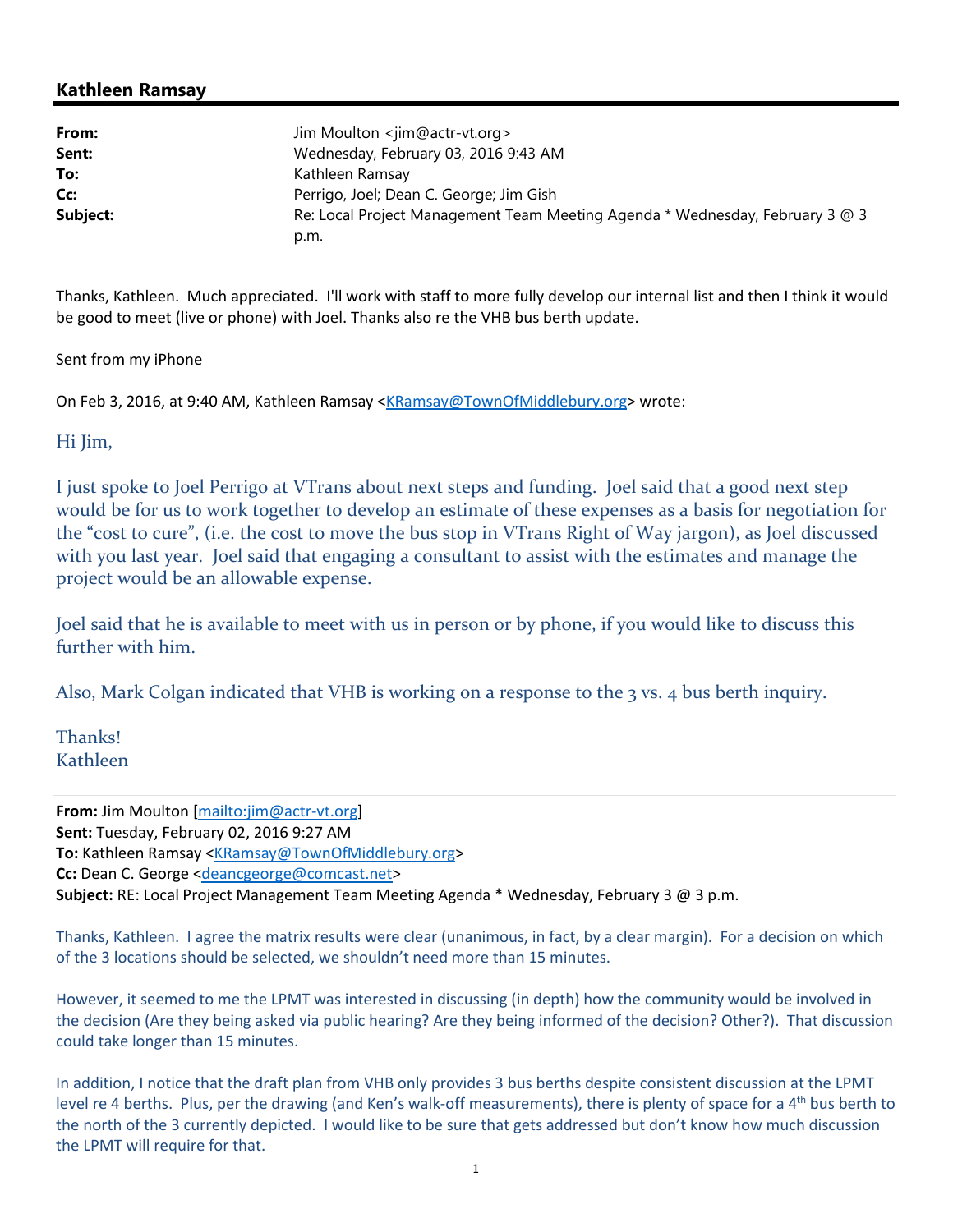Lastly, once a site decision is finalized, we will need to discuss logistics. I'm not expecting that to happen at tomorrow's meeting but want to at least inform you of what I am thinking so we can plan ahead:

- When will SPS be made one-way? How will that be enforced and communicated?
- What type of signage will be required for the new site? What will be approved (by the Town)? Who will be responsible for coordinating and paying?
- Where (exactly) will the shelter be placed (and who will be responsible for coordinating/paying)?
- What (if any) physical modifications (such as bus berth striping, curb modification for wheelchairs, etc.) will need to be made for the site (and who will be responsible for coordinating/paying)?
- In long-ago discussions with VHB/VTrans and Bill F, we indicated ACTR would be incurring expenses related to re-printing bus schedules, etc. and the feedback was "yes". How will this (and similar, related expenses) work?

There are likely other logistics that I have not listed above that would come out in an LPMT discussion, as well.

**Thanks!** 

Jim

From: Kathleen Ramsay [mailto:KRamsay@TownOfMiddlebury.org] Sent: Tuesday, February 02, 2016 9:01 AM To: Jim Moulton Cc: Dean C. George Subject: RE: Local Project Management Team Meeting Agenda \* Wednesday, February 3 @ 3 p.m.

Hi Jim,

It seems like the results of the matrix are clear and we just received the proposed layout from VHB. I thought the discussion would focus on next steps (public outreach, etc).

Do you think that more discussion than 15 minutes is needed?

Thanks, Kathleen

From: Jim Moulton [mailto:jim@actr-vt.org] Sent: Monday, February 01, 2016 8:57 PM To: Kathleen Ramsay <KRamsay@TownOfMiddlebury.org> Cc: Dean C. George <deancgeorge@comcast.net> Subject: Re: Local Project Management Team Meeting Agenda \* Wednesday, February 3 @ 3 p.m.

Kathleen and Dean,

It looks like the ACTR matrix review is now scheduled in this week's meeting (rather than a separate meeting next week). Is that confirmed? It also looks like you expect a short discussion (15 minutes). Do you anticipate a full discussion doesn't need much time or are you just touching base before another, fuller discussion next week? Thanks.

Jim

Sent from my iPhone

On Feb 1, 2016, at 4:49 PM, Kathleen Ramsay <KRamsay@TownOfMiddlebury.org> wrote: